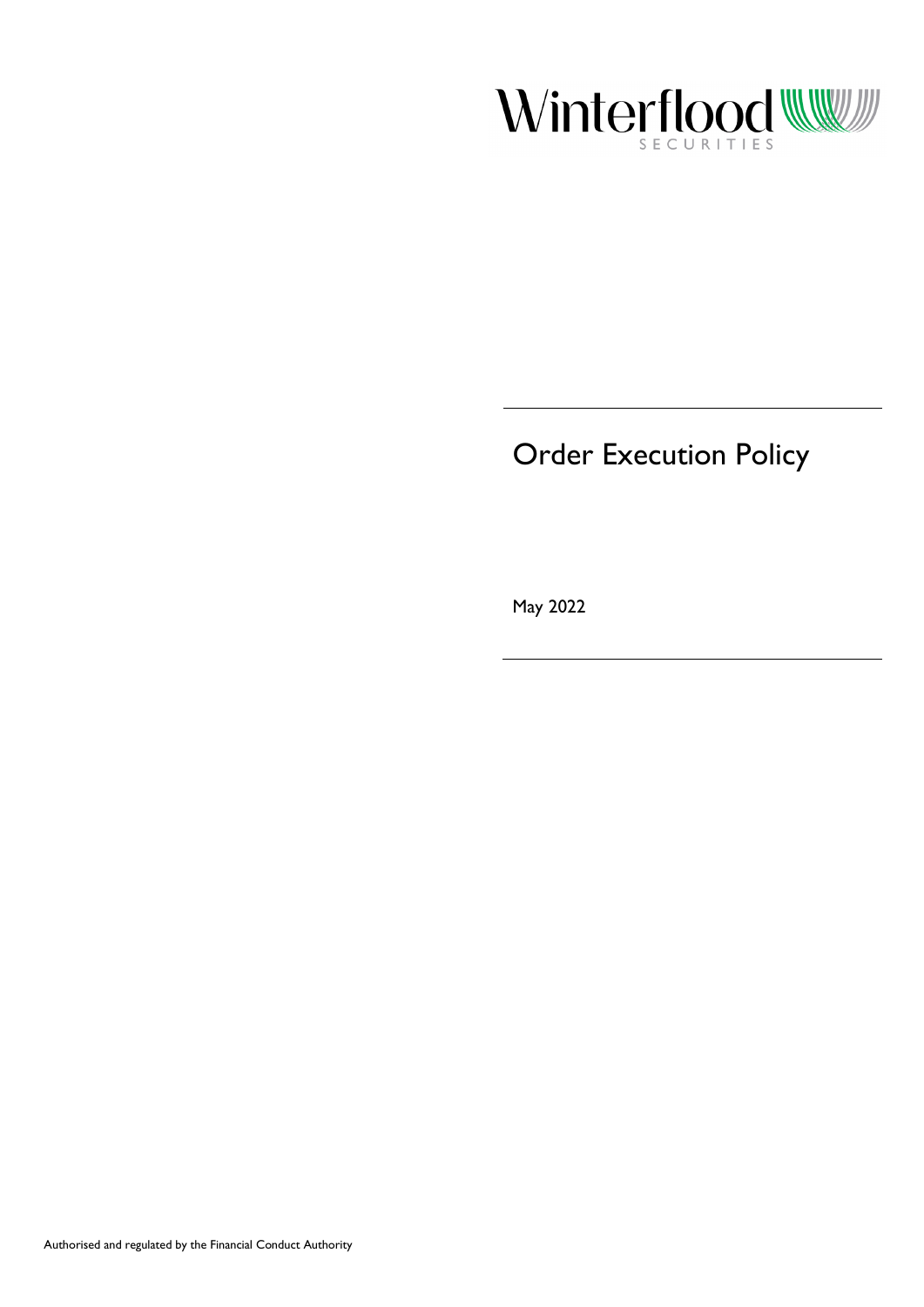### **Contents**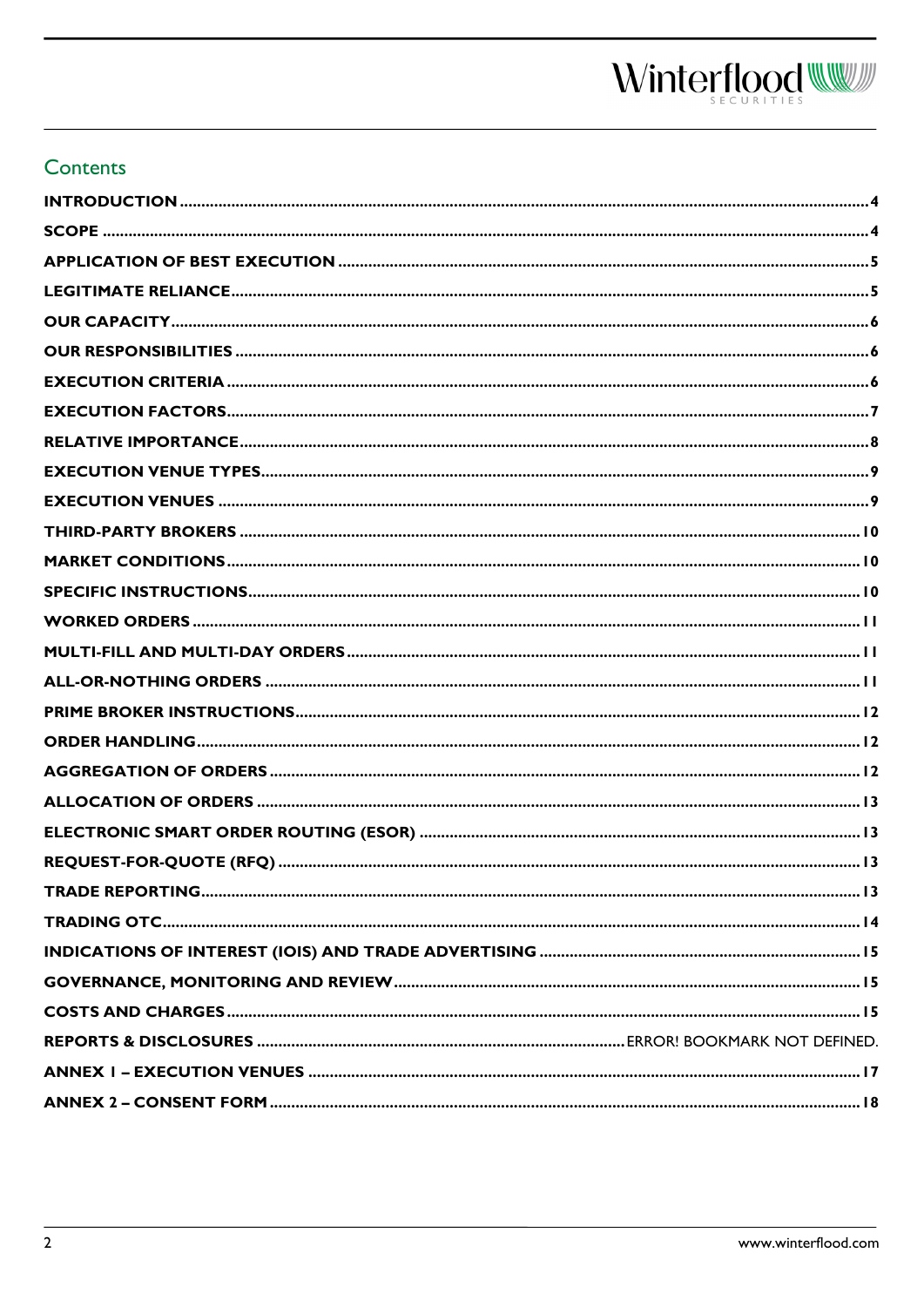Document Version Control

| <b>Version</b> | <b>Date</b>    | <b>Update</b>      | <b>Update</b>                                             |  |
|----------------|----------------|--------------------|-----------------------------------------------------------|--|
| <b>Number</b>  | <b>Updated</b> | Owner              | <b>Details</b>                                            |  |
| 2.0            | December 2017  | <b>Alex Skrine</b> | Full Review of MiFID II Obligations                       |  |
|                |                |                    | Complete document rewrite                                 |  |
| 2.1            | August 2018    | <b>Alex Skrine</b> | Include new OTC section.                                  |  |
|                |                |                    | Separate Execute Venue lists for Equities vs Fixed Income |  |
| 3.0            | January 2019   | <b>Alex Skrine</b> | Annual review conducted in December:                      |  |
|                |                |                    | Moved paragraph from 'Execution Types' to                 |  |
|                |                |                    | 'Introduction' for extra clarity up front                 |  |
|                |                |                    | 'Larger' orders now renamed 'Medium Sized' (can           |  |
|                |                |                    | still complete in single fill)                            |  |
|                |                |                    | 'Worked Orders' includes algorithmic trading              |  |
|                |                |                    | strategies (dealer discretion)                            |  |
|                |                |                    | Other minor text changes                                  |  |
| 4.0            | December 2019  | <b>Alex Skrine</b> | Annual review conducted in December:                      |  |
|                |                |                    | Cost of Execution                                         |  |
|                |                |                    | <b>Execution Venues in Annex 1</b>                        |  |
|                |                |                    | <b>IOIs and Trade Ads</b>                                 |  |
|                |                |                    | Prime Brokerage                                           |  |
|                |                |                    | <b>Fixed Income Orders</b>                                |  |
| 5.0            | December 2020  | <b>Alex Skrine</b> | Annual review conducted in December:                      |  |
|                |                |                    | Minor Brexit amendments                                   |  |
|                |                |                    | Multi-Day Orders                                          |  |
|                |                |                    | Venue Updates                                             |  |
|                |                |                    | <b>Update Docs URL</b>                                    |  |
| 6.0            | May 2022       | <b>Alex Skrine</b> | Annual review conducted in April:                         |  |
|                |                |                    | Removal of RTS28 declaration section on p.16              |  |
|                |                |                    | Change BEC to EQC                                         |  |
|                |                |                    | Reference MAR7.2 under Trade Reporting                    |  |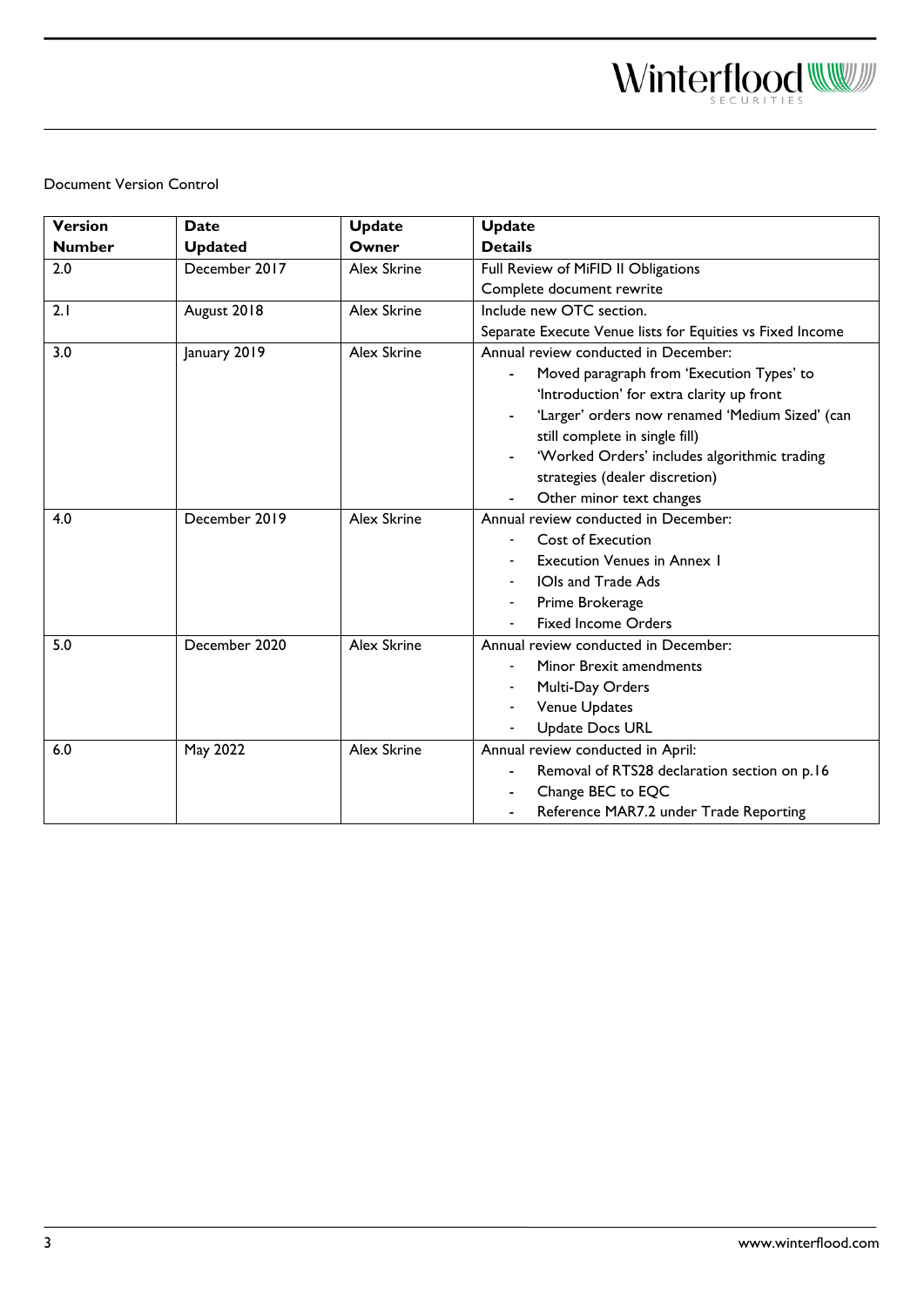This document, together with our standard Terms of Business (TOB) and other documents specifically referenced therein, forms the Agreement between us. All capitalised terms are as defined herein, or otherwise in the standard TOB, which can be found at <https://www.winterflood.com/documents>

Winterflood

# **Order Execution Policy ('OEP')**

#### <span id="page-3-0"></span>**Introduction**

The revised Markets in Financial Instruments Directive 2014/65/EU (MiFID) and associated Markets in Financial Instruments Regulation (MiFIR) requires Wins to take all sufficient steps to obtain the best possible result for Clients on a consistent basis when executing Orders, "Best Execution". These MiFID requirements are implemented in the UK in the Conduct of Business Sourcebook ("**COBS**") contained in the Handbook of the Financial Conduct Authority (the "**FCA**").

We have designed this OEP, and established execution arrangements, to ensure the intended outcomes for Clients can be successfully achieved and demonstrated on an on-going basis. This does not necessarily mean that Wins will achieve the best possible result for Clients on every single occasion, rather we endeavour to ensure and verify that our arrangements work sufficiently well throughout the different stages of the execution process. We have strong front office accountability, and systems and controls, which help us ensure our detection capabilities are able to identify any potential deficiencies, which we may then address.

For the avoidance of doubt, Wins' commitment to providing Clients with Best Execution does not mean that Wins owes any fiduciary responsibilities over and above the specific regulatory obligations placed upon us.

**As a Market Maker, Wins will place significant reliance on own account when executing Client Orders in order to improve the speed, cost and likelihood of execution, and in such circumstances, will be trading in a principal capacity. For the avoidance of doubt, use of principal risk capital is entirely at our discretion, and is not guaranteed.**

Own account Transactions are bilateral in nature, between us and our Clients, but due to the requirements of MiFIR, the market maker registrations and commitments on Trading Venues, we have an obligation to maintain both pre-and post-trade transparency. **Own account Transactions between us and our Clients are therefore reported to Trading Venues as 'Off-Book' but still 'On-Exchange' and are executed under the rules of any such Trading Venue.** Any such Transactions will be deemed as having been conducted under an exchange's systems, not OTC, and hence will not be subject to a transparency waiver and thus do not contribute to the MiFIR double volume caps introduced on 3<sup>rd</sup> January 2018.

Where Client Orders require more liquidity than is available via Wins as sole Execution Venue, or where Clients are using Wins for Electronic Smart Order Routing (ESOR), Wins may also place significant reliance on other Execution Venue Types listed below, and in such circumstances, Wins may be trading in both a principal and riskless principal capacity.

#### <span id="page-3-1"></span>**Scope**

This OEP applies to the execution of Orders in all Financial Instruments (as defined in our Terms Of Business) admitted to trading on a UK or EU Regulated Market or traded on a Trading Venue.

**Unless otherwise agreed, this OEP only applies to Professional Clients and not to Eligible Counterparties, as each are defined in the FCA Rules. You will have been notified of your classification when establishing a relationship with Wins. If you are unclear of your classification, then you must seek clarification with us prior to placing any Orders with Wins.**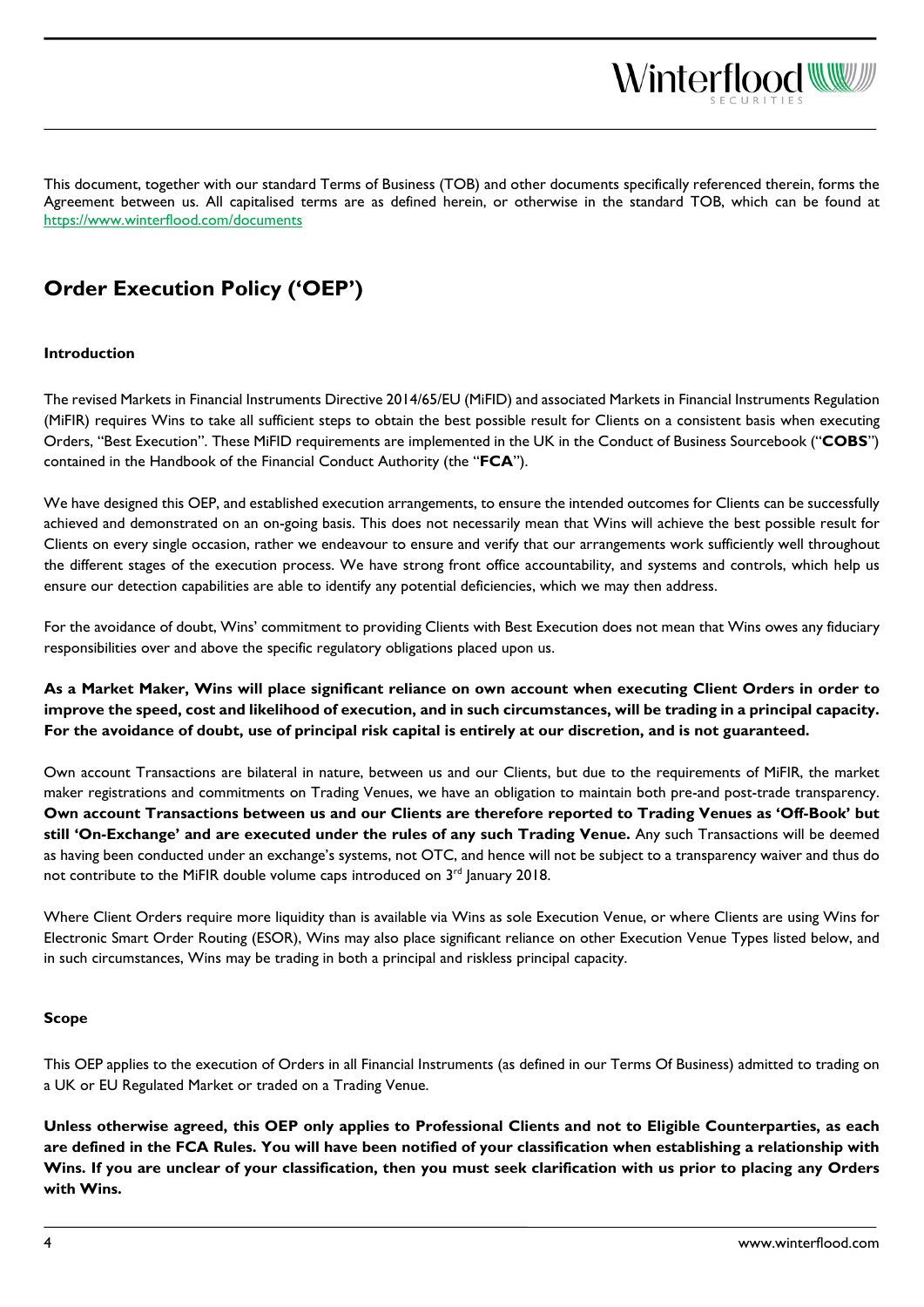#### <span id="page-4-0"></span>**Application of Best Execution**

Different levels of regulatory protection are given to Clients within each MiFID classification. These Client types are also reflected in the UK FCA's Handbook under COBS section 3, 'Client Classification'.

- **Retail Customers** (private clients) are afforded the greatest regulatory protection. Wins do not deal directly with private clients.
- Professional Clients (PCs) are considered to possess the experience, knowledge and expertise to make their own investment decisions and properly assess the risks that they incur. They are therefore afforded less regulatory protection than Retail Customers;
- **Eligible Counterparties (ECPs)** consist of regulated financial institutions and certain other undertakings. MiFID stipulates a light regulatory regime for Transactions between investment firms and Eligible Counterparties.

Unless otherwise specifically agreed in writing, this OEP only applies to those Clients who have been classified as PCs. More specifically, Best Execution only applies where Wins receives an Order from a PC to execute on their behalf, and hence the PC has placed **'legitimate reliance'** (see below) on Wins to protect their interests in relation to the pricing or other aspects of the Transaction that may be affected by how Wins execute the Order.

This will be the case when Wins, for example;

- (i) execute your Order by dealing as principal (Wins dealing on own account);
- (ii) execute your Order by dealing as riskless principal on your behalf;
- (iii) work an Order on your behalf, where you place an Order with us and we may execute it against our own account; or
- (iv) owe a contractual Best Execution obligation to you, (in the event of you normally being classified as ECP for example).

#### <span id="page-4-1"></span>**Legitimate Reliance**

We will determine if you have placed legitimate reliance on us, and hence whether Best Execution applies, by following a four-fold cumulative test.

- (i) How was the Order initiated? Is it clear from the way that the Order was initiated (e.g. RFQ) that you are not relying upon us with regards to the quality of execution?
- (ii) Is there a market practice/convention for you to "shop around"? If you are pitching us against other market makers, you are not relying on us with regards to pricing or execution.
- (iii) Is there a relative disparity on price transparency between us? If you have, for some reason, better access to pricing information than we do (for instance, because there is a prevailing market practice that you "shop around" – see above) then you are probably not relying on us with regards to pricing or execution.
- (iv) Have we agreed with you, or disclosed to you, that Best Execution may not apply? This OEP describes circumstances where we may not owe you a duty of Best Execution, and there may be other circumstances where we disclose this to you on an Order specific basis.

**For the sake of clarity, we will always assume you have placed legitimate reliance on us, and hence Best Execution will always apply to your Orders, unless we specifically inform you otherwise.**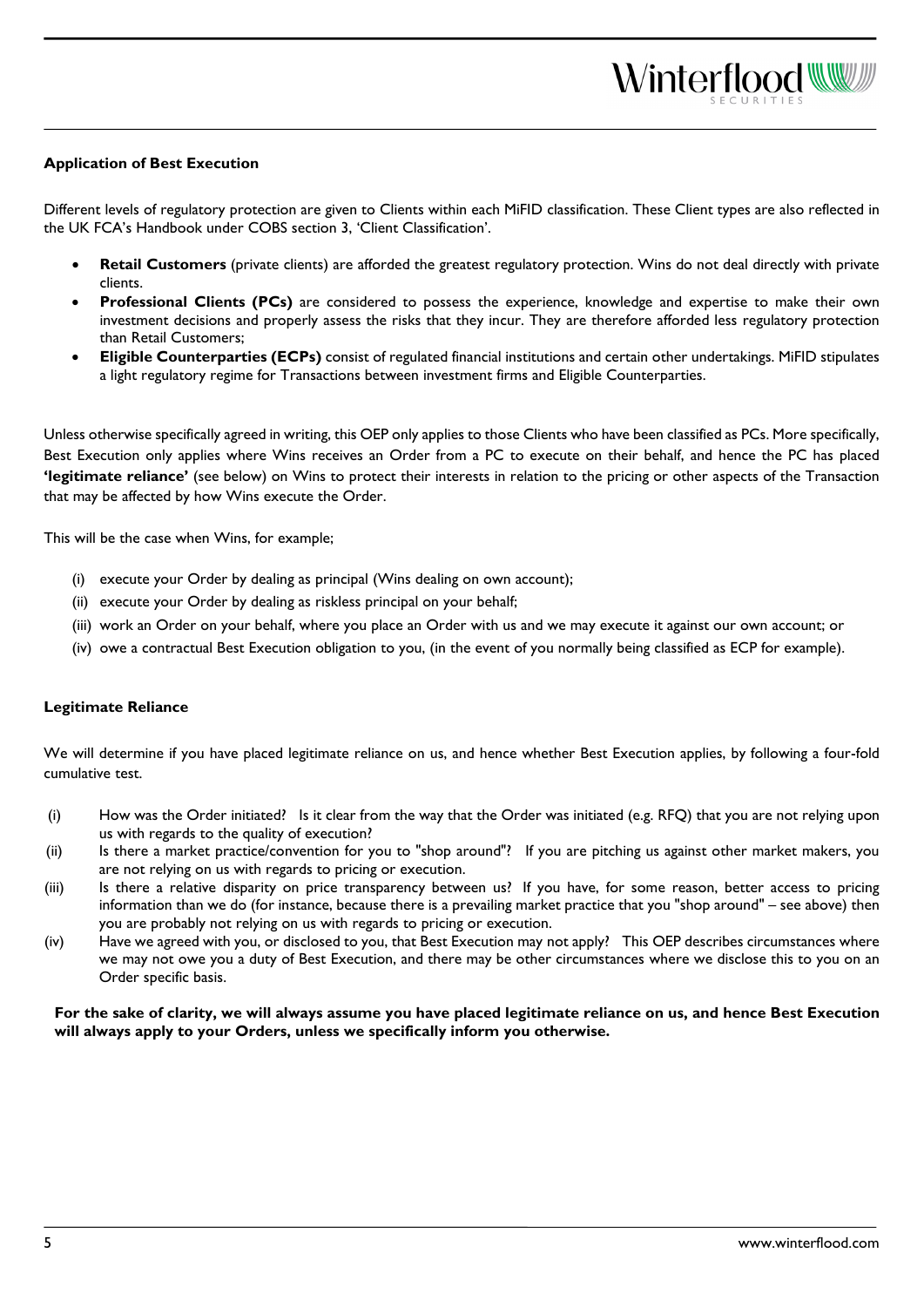## <span id="page-5-0"></span>**Our Capacity**

On all occasions, the trade confirmation or contract note (where applicable) sent to a Client will state that Wins has acted as principal on the Transaction. This does not always mean that we have put ourselves at risk by adopting a long or short position to satisfy the Order. It means that Wins will buy/sell from/to a Client a number of shares in a Financial Instrument after it carries out one or more of the following:

- adopting a principal position whether long or short as market maker or otherwise;
- adjusting a previously held principal position whether long or short as market maker or otherwise;
- buying from or selling to another Client or third-party Broker;
- buying or selling directly on a Trading Venue by using an order book facility;

#### <span id="page-5-1"></span>**Our Responsibilities**

Where a Client places an Order, and Wins have discretion over certain aspects of the execution, then Wins will owe a duty of Best Execution on that Order.

When executing Orders on a Client's behalf, Wins are required to meet a number of Best Execution obligations:

- To establish, as part of its processes, an OEP which identifies the chosen Execution Venues and the factors involved in choosing them;
- To review the process for compliance;
- To monitor the effectiveness of the process;
- To disclose appropriate information to Clients about the process;
- To gain Clients consent to the OEP as well as other express consents;
- To notify Clients to material changes in its OEP; and
- Upon request, to demonstrate that it has executed Transactions in compliance with its OEP.

#### <span id="page-5-2"></span>**Execution Criteria**

Specifically, Wins will take account of the following execution criteria when determining the relative importance of the execution factors when executing the relevant Order:

| <b>Execution Criteria</b> | <b>Detail</b>                                                                                                   |
|---------------------------|-----------------------------------------------------------------------------------------------------------------|
| Characteristics           | The nature of the Client, whether they are a regulated investment firm or less experienced investor,            |
| of the Client             | their classification, business model, and the general nature of their underlying client base for example.       |
| Characteristics           | The Order type (limit, market or RFQ for example), size of the Order, the types of instruments being            |
| of the Order              | traded, the settlement mechanics and any other characteristics relevant to determining how the Order            |
|                           | should be executed.                                                                                             |
| Characteristics of the    | The degree of liquidity and the fact that different factors will be relevant to different Financial Instruments |
| Financial Instrument      | depending on their nature, characteristics and how they are traded or settled.                                  |
| Market Impact             | The obligation for Wins to take into account any impact that the Order may have on the relevant                 |
|                           | Market(s) which may be to the detriment of the price achievable for the Client Order and/or other               |
|                           | market participants.                                                                                            |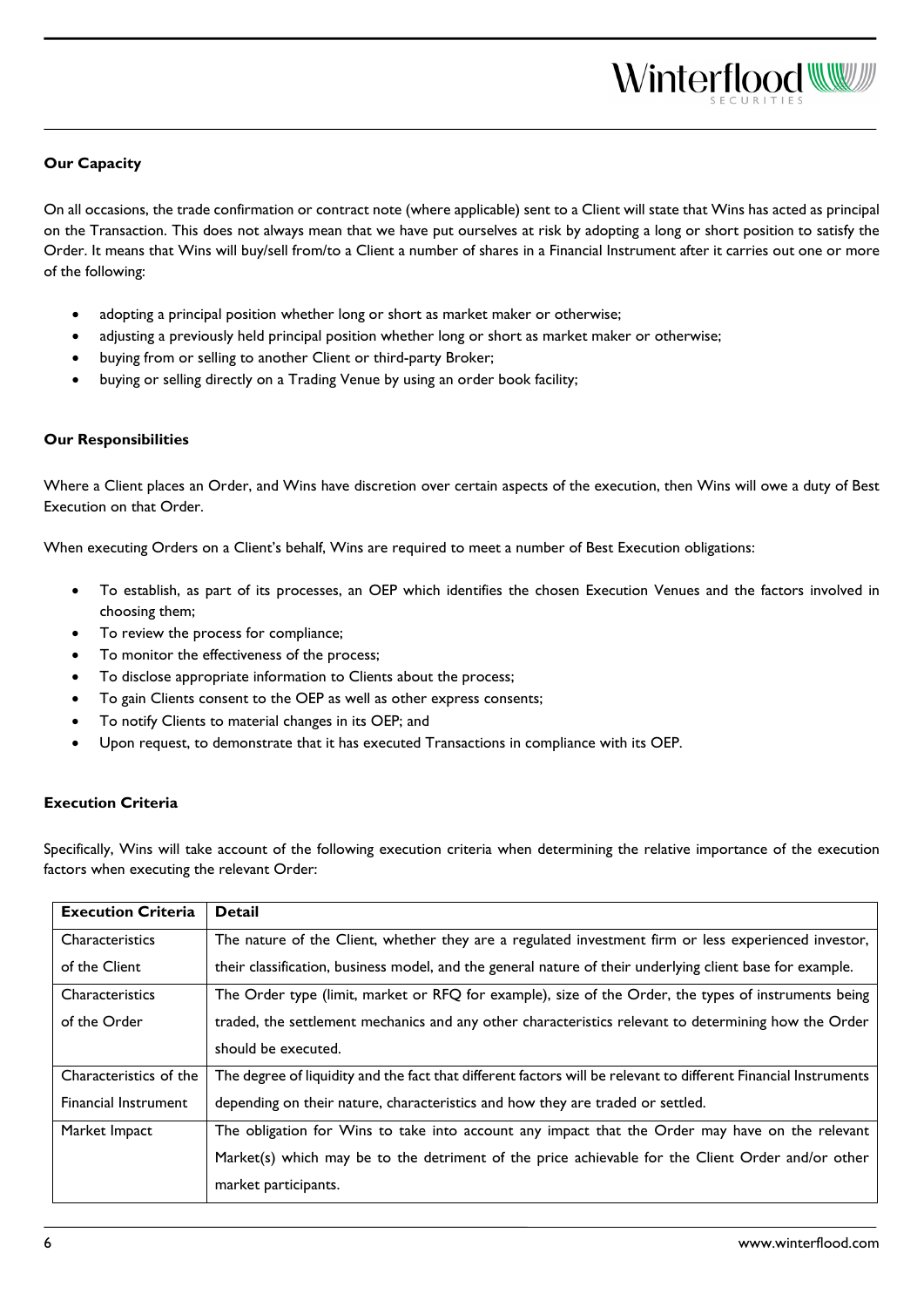| Quality of Execution       | Which includes aspects such as the speed and likelihood of execution and the availability and incidence       |
|----------------------------|---------------------------------------------------------------------------------------------------------------|
|                            | of price improvement for example.                                                                             |
| Characteristics of the     | The price offered by the Execution Venue, the amount of any fees and any other charges that are passed        |
| <b>Execution Venue(s)</b>  | through to the Client (if applicable), the ability of the Execution Venue to manage complex Orders,           |
|                            | including the sophistication of its systems (e.g. products including Dark Pools, Periodic Auctions or         |
|                            | bespoke LIS services), the speed of execution, the creditworthiness of the Execution Venue, whether it        |
|                            | has reliable settlement and clearing facilities, the quality of applicable regulation and any other Execution |
|                            | Venue characteristics relevant to the execution of the Order.                                                 |
| <b>Client Instructions</b> | Specific Client instructions will be followed and, to the extent of any conflict, may take precedence over    |
|                            | certain elements of this OEP.                                                                                 |

#### <span id="page-6-0"></span>**Execution Factors**

The following table shows the execution factors to be considered, and how these may be considered as part of the decision-making process in the context of the detail above.

| <b>Execution Factor</b> | <b>Detail</b>                                                                                                 |
|-------------------------|---------------------------------------------------------------------------------------------------------------|
| Price of Execution      | Price is the primary factor we will consider when executing your Order. We will seek to access the            |
|                         | Execution Venue(s) offering the best price to satisfy your Order, which may include our own principal         |
|                         | Market Making account. See list of Execution Venues in Annex I                                                |
| Nature of Order         | Consideration will need to be given to the Order type requested, as well as the liquidity of the Financial    |
|                         | Instrument at the relevant time. Execution may be heavily influenced by the level of on/off order book        |
|                         | trading patterns in the Financial Instrument. These factors, plus the size of the Order will determine the    |
|                         | appropriate execution method - whether this is working an Order into the Market using an industry             |
|                         | standard benchmark, or immediate execution by Wins making an outright bid/offer price, for example.           |
| Size of Order           | As per nature of the Order, the size of the Order in relation to the liquidity of the Financial Instrument    |
|                         | may have significant influence on the Best Execution process.                                                 |
| Speed of Execution      | The importance of speed of execution will vary. For example, to reduce the costs associated with market       |
|                         | impact, and hence price, a large Client Order might be worked over a day or more.                             |
| Cost of Execution       | Wins may incur Exchange, clearing and settlement fees but will not typically pass them on to the Client.      |
|                         | Minimum fees, or ad hoc commission rates, might be negotiated where Wins are exposed to prohibitive           |
|                         | costs and in order to facilitate the execution of certain Client Orders. Any relevant Commission rates        |
|                         | will have been agreed with the Client in advance. Costs that are inherent to the Financial Instrument,        |
|                         | such as Stamp Duty, PTM levy or Financial Transaction Taxes are not considered a cost of execution.           |
| Other Relevant          | This may include Client specific instructions, certain corporate action events, technical trading situations  |
| Considerations          | (including the trading period e.g. regular auction or index expiry / reweighting), or natural client crossing |
|                         | opportunities for example.                                                                                    |
| Likelihood of           | We measure the settlement performance of our counterparties, looking specifically at the failure rate. A      |
| Settlement              | shortage in the market (lack of liquidity) might also have a direct impact on price.                          |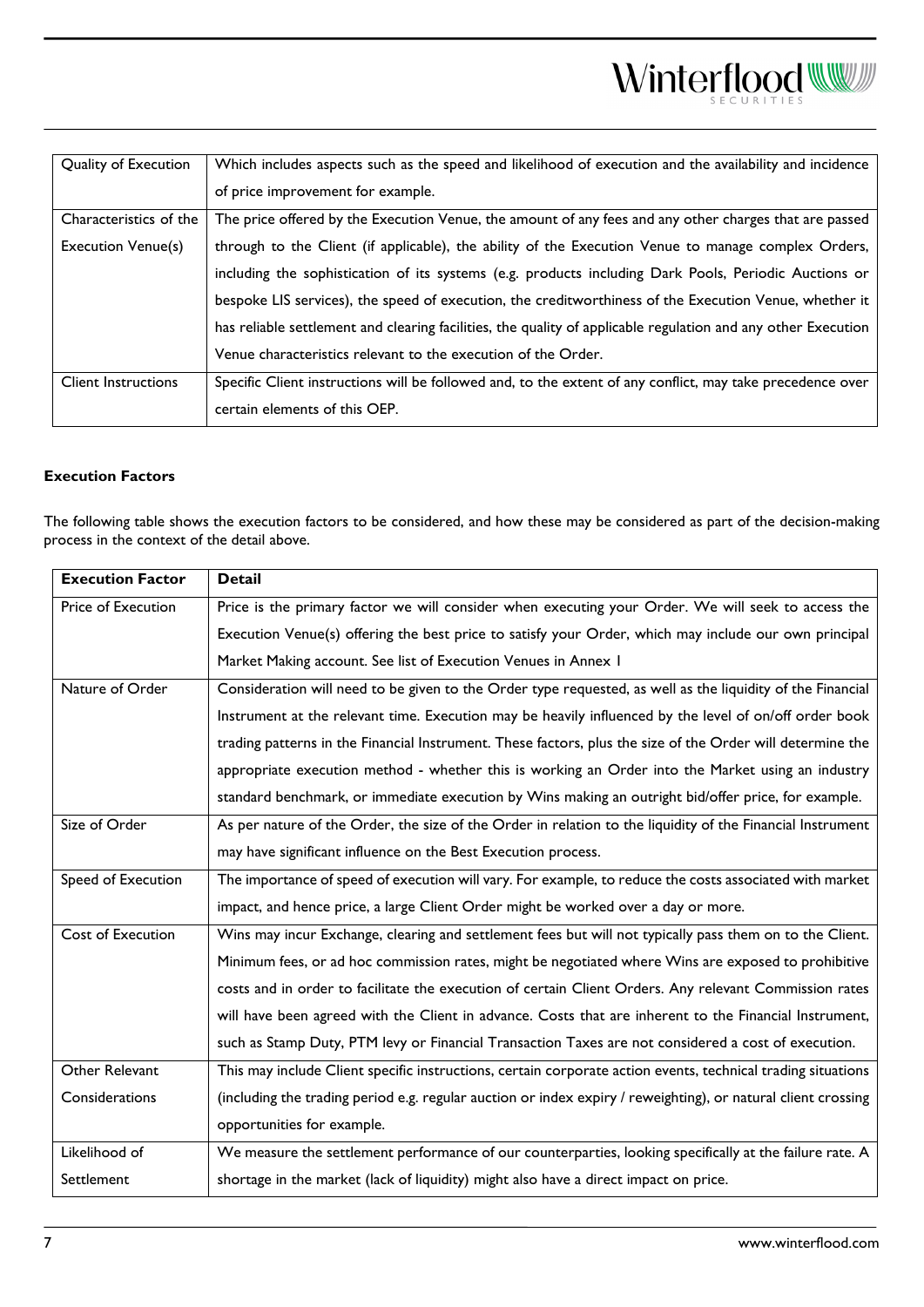

#### <span id="page-7-0"></span>**Relative Importance**

In determining the relative importance of these factors, we will use our own experience, skill and judgement, having regard to market information, as well as taking into account all the Best Execution requirements. Their importance will vary depending on the characteristics of the Order received from the Client.

#### **When achieving Best Execution, unless otherwise specifically instructed, Wins will use price as the primary measure for achieving this result.**

Price assumes a higher priority for Client Orders where the Transactions are low in size/value and have minimal market impact.

Ordinarily, price will merit a high relative importance in obtaining the best possible result for Client Orders. In our experience, the next most important factor after price is typically the liquidity of the Financial Instrument. However, in certain circumstances, for some Client Orders, Financial Instruments or Markets, we, in our absolute discretion, may decide that other factors may be more important in determining the best possible result in accordance with our OEP.

Order size will be a key determining factor in how to achieve Best Execution. Order size and market impact are directly correlated, subject to the relative liquidity of the Financial Instrument in question. Orders in larger size and/or less liquid Financial Instruments are likely to be worked over a longer period of time to reduce market impact (see 'Worked Orders'). In normal circumstances, Orders in smaller size and in liquid Financial Instruments will be executed as promptly as possible after receipt. Speed of execution will be appropriate for the nature of the Order.

Wins will assess each and every Order individually, and whilst no two Orders are the same, here are some examples of how we may apply the different execution factors and criteria to your Orders:

| <b>Sample Orders</b>                   | <b>Main Execution Factors</b>                                                                | <b>Typical method of</b>                                                                                                | <b>Typical Benchmark</b>                                                |
|----------------------------------------|----------------------------------------------------------------------------------------------|-------------------------------------------------------------------------------------------------------------------------|-------------------------------------------------------------------------|
|                                        | or Execution Criteria                                                                        | <b>Order execution</b>                                                                                                  |                                                                         |
| Small Order (All asset<br>classes)     | Price & Cost                                                                                 | Low touch RFQ or market order,<br>executed on risk in single fill                                                       | Market reference price in Client<br>Order size                          |
| Medium sized Order<br>in liquid name   | Price, Liquidity, Market Impact<br>& Speed                                                   | Low touch RFQ, or medium touch<br>care order, executed on risk in<br>single fill                                        | Depth price of lit order book,<br>within set tolerances / price collars |
| Medium sized Order<br>in illiquid name | Price, Liquidity, Market Impact,<br>Likelihood of Execution, and<br>Likelihood of Settlement | <b>Medium</b><br>touch<br>order,<br>care<br>executed on risk in single fill                                             | Depth price of lit order book, or<br>last traded price                  |
| Block Order in liquid<br>name          | Liquidity, Market Impact, Price<br>& Speed                                                   | <b>Block</b><br>Client<br>implies<br>natural<br>crossing opportunity. High touch<br>Order.                              | Mid-price or touch price or as<br>agreed                                |
| Block Order in illiquid<br>name        | Liquidity, Market Impact, Price<br>& Likelihood of Execution                                 | High<br>touch Order,<br>accessing<br>liquidity,<br>multiple<br>sources of<br>including other Clients and own<br>account | As above                                                                |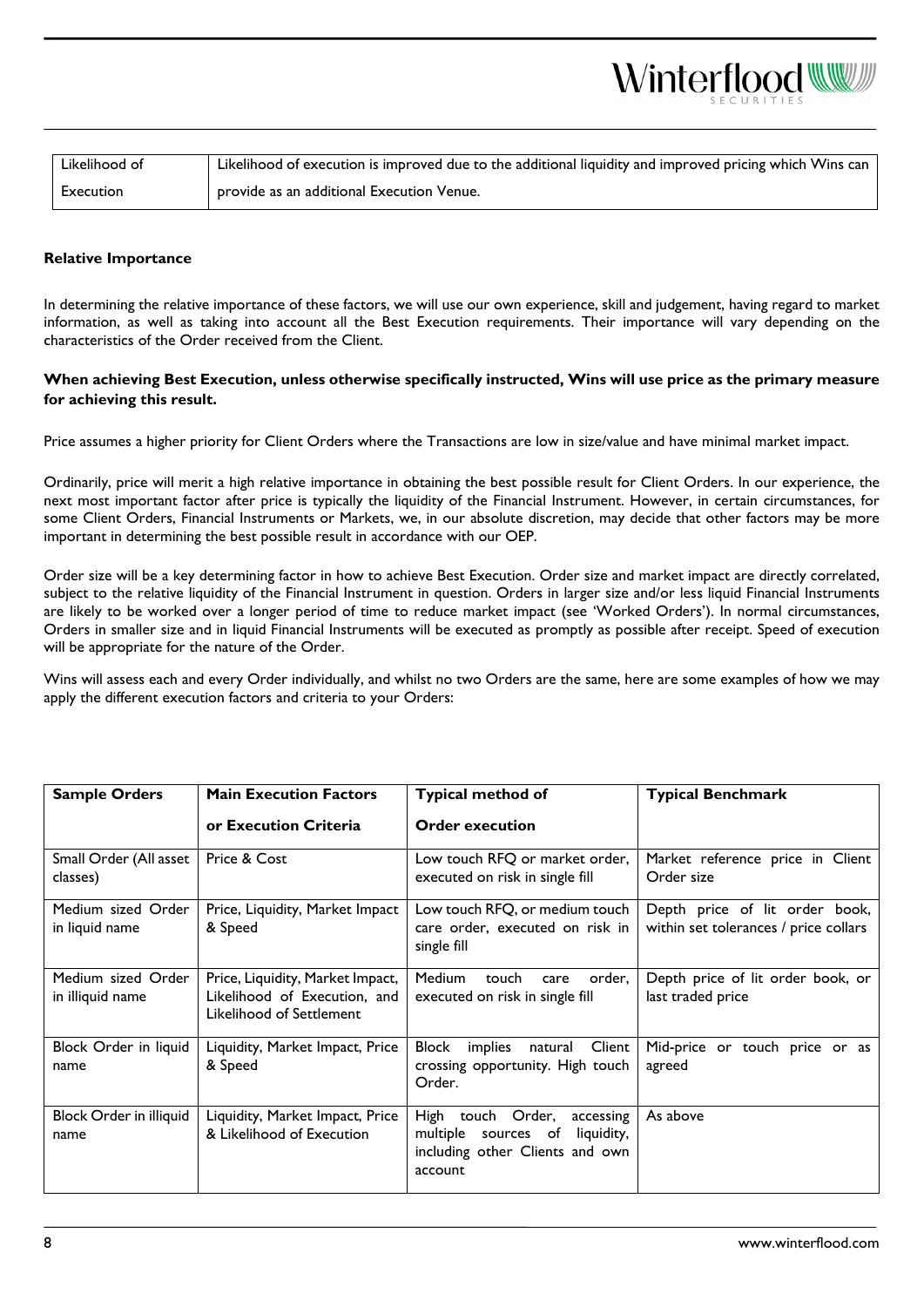| Liquid Fixed Income   | Price & Liquidity                | Typically executed on risk                                         | LSE, OTF, Bloomberg MTF where                                       |
|-----------------------|----------------------------------|--------------------------------------------------------------------|---------------------------------------------------------------------|
| Order                 |                                  |                                                                    | applicable                                                          |
| Illiquid Fixed Income | Price, Liquidity & Likelihood of | Medium to High touch, either                                       | LSE, OTF, Bloomberg MTF where                                       |
| Order                 | <b>Execution and Settlement</b>  | dealt on risk or filled as agent                                   | applicable, but often there is no<br>visible market reference price |
| Large ETF Order       | Price & Liquidity                | High touch, accessing third-party                                  | Market reference<br>and/or<br>price                                 |
|                       |                                  | Brokers via MTF using RFQ                                          | <b>Bloomberg MTF</b>                                                |
| <b>ESOR Order</b>     | Price, Liquidity, Cost & Speed   | Low touch Smart Order Router,<br>multiple fills across<br>multiple | Depth price of lit order book                                       |
|                       |                                  | <b>Trading Venues</b>                                              |                                                                     |
|                       |                                  |                                                                    |                                                                     |

#### <span id="page-8-0"></span>**Execution Venue Types**

In meeting our obligation to take all sufficient steps to obtain on a consistent basis the best possible result for the execution of Client Orders we may use one or more of the following execution venue types when executing an Order on a Client's behalf:

- Principal risk capital (Wins' own account);
- Regulated Markets (RMs);
- Multilateral Trading Facilities (MTFs);
- Systematic Internalisers (SIs);
- Third-party Brokers
- Organised Trading Facility (OTFs)

#### <span id="page-8-1"></span>**Execution Venues**

An 'Execution Venue' is a Regulated Market ("RM"), a Multilateral Trading Facility ("MTF"), Systematic Internaliser (SI), Organised Trading Facility (OTF) or other liquidity provider. A non-exhaustive list of Execution Venues that Wins places significant reliance on is shown in Annex 1 to this OEP.

Wins periodically, and at least on an annual basis as part of our OEP review, assess the Execution Venues we access, taking into account the factors listed below. Wins will also review Execution Venues to which we do not have access, but which may help us achieve a better outcome for our Clients on a consistent basis. Considerations may include any Client demand and the different functionality of Execution Venues. Following such periodic review, the list of accessible Execution Venues may be updated as and when necessary.

Notification of any modifications to this list will not be sent directly to Clients. Instead, updates to this OEP will be published on our website at [https://www.winterflood.com/documents.](https://www.winterflood.com/documents) Where it appears in a particular case that we are able to obtain better execution on an Execution Venue that we do not ordinarily use, Wins reserves the right to use that Execution Venue, in accordance with this OEP.

Other factors to be considered when evaluating existing or proposed Execution Venues may include:

- i. Market model and functionality;
- ii. Cost of execution;
- iii. Level of liquidity available on consistent basis market share;
- iv. General quality of pricing available execution quality;
- v. Cost, speed and reliability of connectivity; and
- vi. Means and costs of clearing and settlement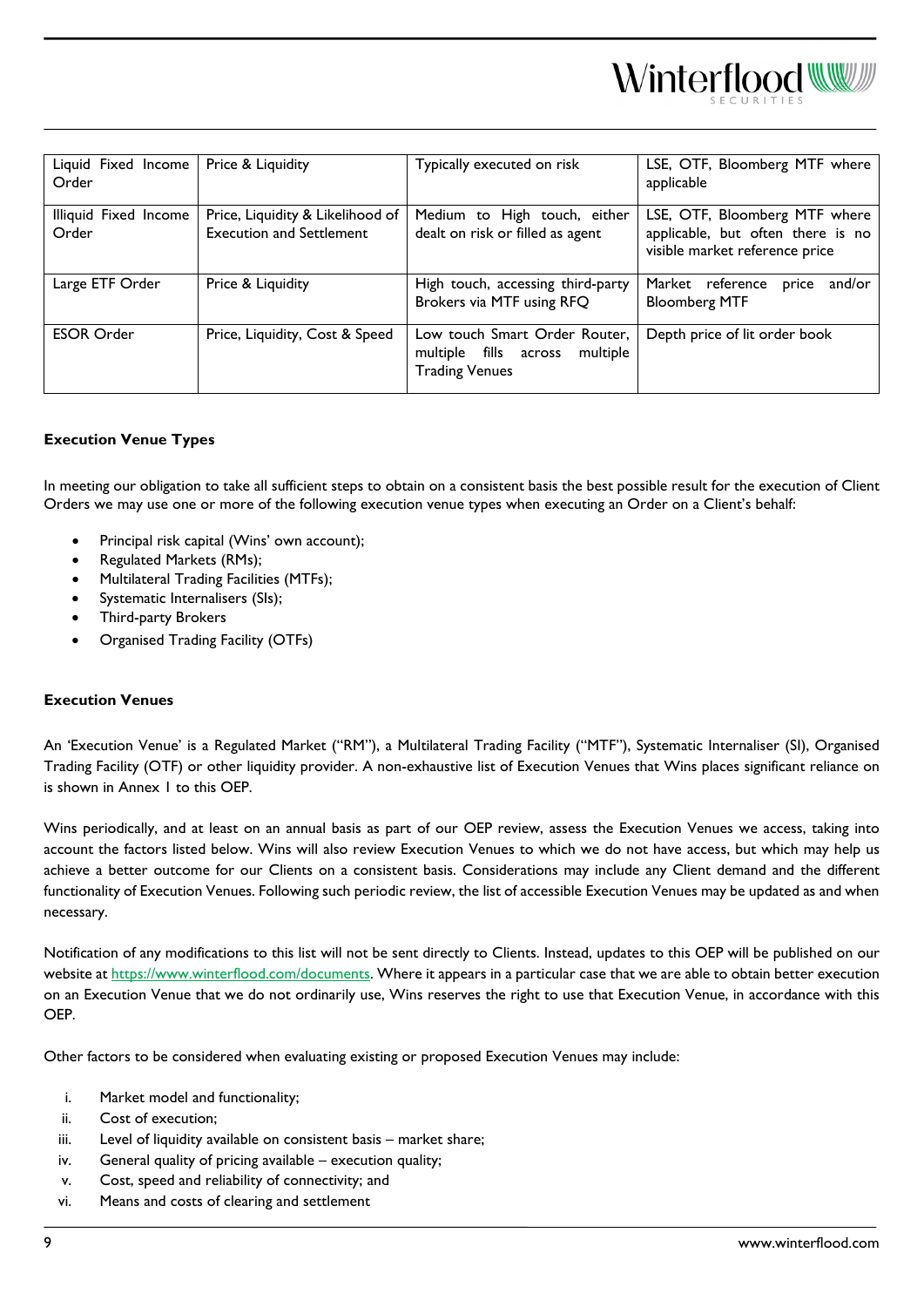<span id="page-9-0"></span>Where Wins pass an Order to a third-party Broker to execute, we will typically do so in order to execute on an Execution Venue that we are not able to access directly, for example, where Wins is not a member of a particular RM, or where Wins are looking to access a range of alternative venues using the Smart Order Router or algorithmic trading services of a third-party Broker. When selecting any such third-party Broker, Wins will take all sufficient steps to ensure that the Broker has the necessary arrangements in place to allow Wins to comply with this OEP, taking into account the aforementioned execution criteria and execution factors.

Wins will periodically review the third-party Brokers that we use in line with the foregoing factors. Broker performance is monitored by the

Execution Quality Committee. Wins will also assess the credit worthiness and financial stability of all third-party Brokers, as well as reviewing each Brokers' order handling procedures.

#### <span id="page-9-1"></span>**Market Conditions**

Exceptional Market conditions or trading periods may have an impact on Client outcomes, and our ability to deliver Best Execution. Here are some examples of conditions and periods which may influence our Order handling procedures:

1. Pre-Market

Unless specifically instructed otherwise (in which case our house price will be used), we will not execute Client Orders until a reference price has been established during normal market hours of the relevant Execution Venue.

2. Auction periods

Unless specifically instructed otherwise, or where we deem it to not be in the Clients' best interest, we may reference or interact with volume and prices available in auction periods, whether at the open or close, or during intra-day volatility auctions.

3. Fast Market

During fast Market conditions when the reference price is volatile, electronic access may be suspended in favour of manual intervention. Whilst we will use reasonable endeavours to execute your Order(s), speed of execution may be impacted.

4. Risk controls

Regulations dictate that Wins must have suitable pre-trade risk checks and tolerances in place. These checks are designed and implemented for the protection of Clients but may have an impact on the speed of execution.

5. Technical constraints

In the event of any technical outages, we may be restricted from accessing all possible Execution Venues.

#### <span id="page-9-2"></span>**Specific Instructions**

Where a Client provides a specific instruction with regards to the execution of an Order (e.g. Market On Close / Participation Rate etc), Wins will be obliged to observe that specific instruction. Where the specific instruction conflicts with the general provisions of this OEP the specific instruction will overrule such provisions and may result in a different execution outcome.

If you provide us with a specific instruction, this may prevent us from following some or all of the steps in our OEP that are designed to obtain the best possible result for the execution of your Orders. In following your specific instructions, we will be deemed to have taken all sufficient steps to provide the best possible result in respect of the Order or aspect of the Order covered by your specific instruction.

Therefore, if you require your Order to be executed in a particular manner and not in accordance with our OEP, you must clearly state your desired method of execution when you place your Order. To the extent that your specific instructions are not comprehensive, we will determine any non-specified components in accordance with our OEP.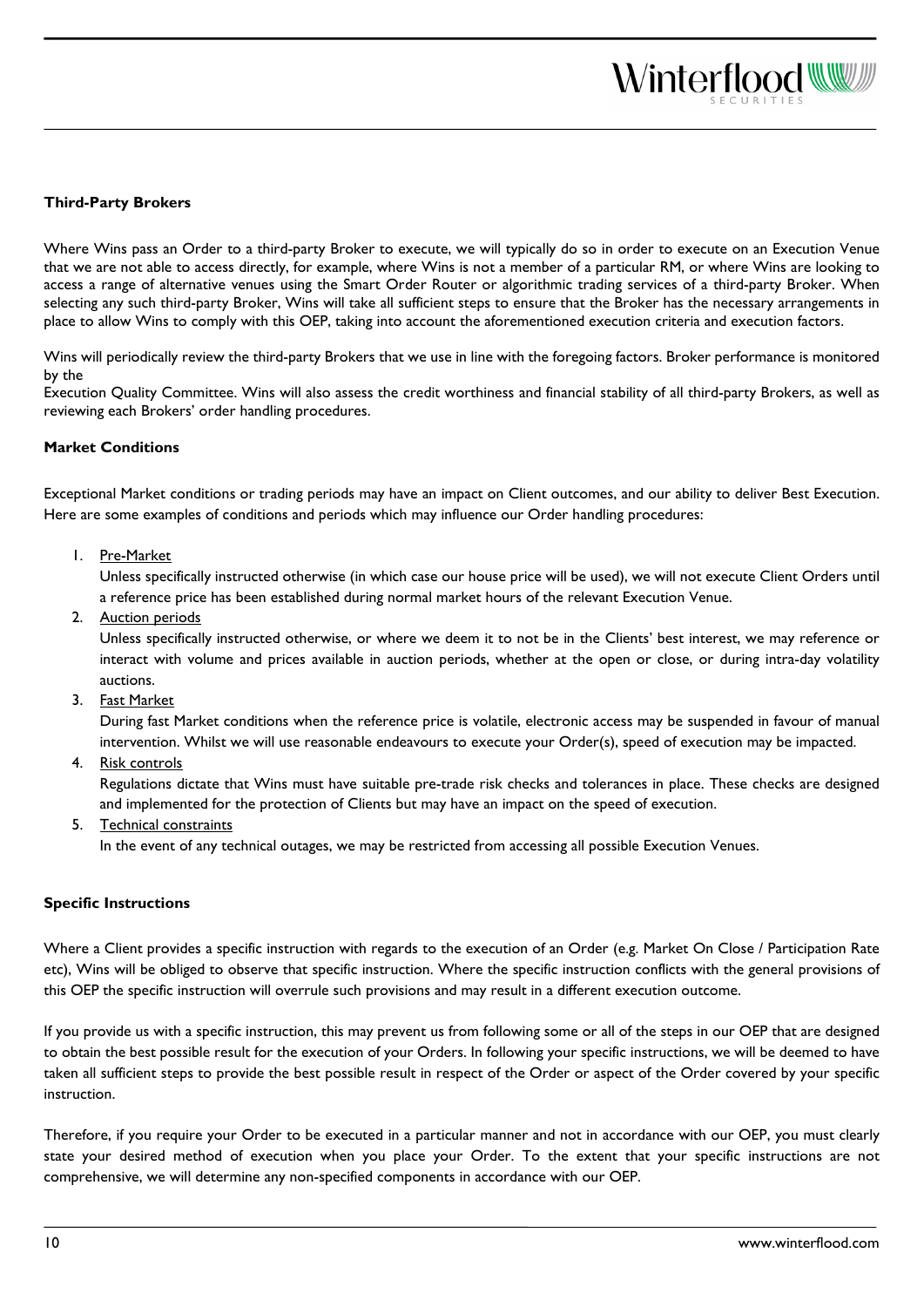#### <span id="page-10-0"></span>**Worked Orders**

When requested by Clients, or at our sole discretion, but in line with our OEP, and specifically regarding the execution criteria relating to market impact, Wins may work a Client Order over a longer time period. Worked Orders require the involvement of a trader to execute the Order, either on a principal basis (using our own account), riskless principal basis or a combination of both.

Wins dealing personnel apply discretion when determining the timing and structure of Order placement in the Market, with the aim of achieving the best result given the size of the Order, the liquidity available and the prevailing Market conditions. This includes, but is not limited to, broker selection, venue selection, and algorithmic trading strategy selection.

Except to the extent that a Client gives a specific instruction, Orders may be worked on Execution Venues including being traded on risk (own account) either in part or completely and/or crossed with other Client Orders, where applicable and where it is no less advantageous to the Client or Clients concerned.

Where a Client specifies additional Order parameters (e.g. percentage of Market volume), Wins will use reasonable endeavours, but will not guarantee, to execute the Order such that the overall execution is achieved within the parameters specified by the Client.

#### <span id="page-10-1"></span>**Multi-Fill and Multi-Day Orders**

Where you give us an Order and, in order to facilitate our execution of your Order we execute a series of individual fills on Trading Venues (including on our own account) or with third-party Brokers, then, except where we expressly agree with you in writing that each fill will constitute a Transaction between us, in respect of Orders you give to us in general, and notwithstanding the individual fills we have executed, there will only be a single Transaction between us at the average price weighted by volume.

In respect of each such Transactions executed at the average price, we will send you a confirmation showing the single Transaction at the average price. Any information that we choose to send to you about the individual fills that we have executed to facilitate the execution of your Order will be sent to you for information purposes only and will not result in a corresponding individual Transaction between us.

Multi-fill Orders may persist over more than a single trading period because speed of execution may take a lower relative importance in order to minimise market impact. The same process as above will be applied, although internal approval may be required before we can start working the Order. For this reason, Multi-Day Orders are at the discretion of Wins.

#### <span id="page-10-2"></span>**All-Or-Nothing Orders**

An All-Or-Nothing ('AON') Order will be treated as a Client specific instruction and may therefore influence how Wins are able to follow this OEP. This is particularly true when combined with a limit price. Wins will accept AON Orders subject to the following terms:

An AON Order is a request from a Client to execute the Order in its entirety, and in a single fill, or else not at all. This places more significant risk on Wins, especially if the Order is of a size where an immediate risk price is not in the Client's best interest. For any such larger AON Order, Wins may seek to mitigate this risk during the life of the Order, by accessing liquidity and prices across alternative Trading Venues, or by interacting with other Clients and/or liquidity providers (in quote-driven instruments for example).

In order to satisfy a larger AON Order, Wins may therefore build a position on our principal trading account. Any such position will be purely for the purpose of Wins' risk management and will not reflect any Client Transaction. You and we both acknowledge and agree that any information that we choose to send to you about our risk position whilst facilitating the execution of your AON Order will be sent to you for information purposes only and will not result in a corresponding individual Transaction between us.

#### **AON Orders will be accepted on a 'reasonable endeavours' basis only. In periods of extreme volatility and unscheduled Market announcements, which may have a material effect on the price, execution of AON Orders cannot be guaranteed.**

If towards the end of the life of the AON Order, or end of the trading period, Wins are not able to complete the AON Order in its totality, Wins may give the Client an option to accept a partial execution, in which case the Client must change their specific instruction.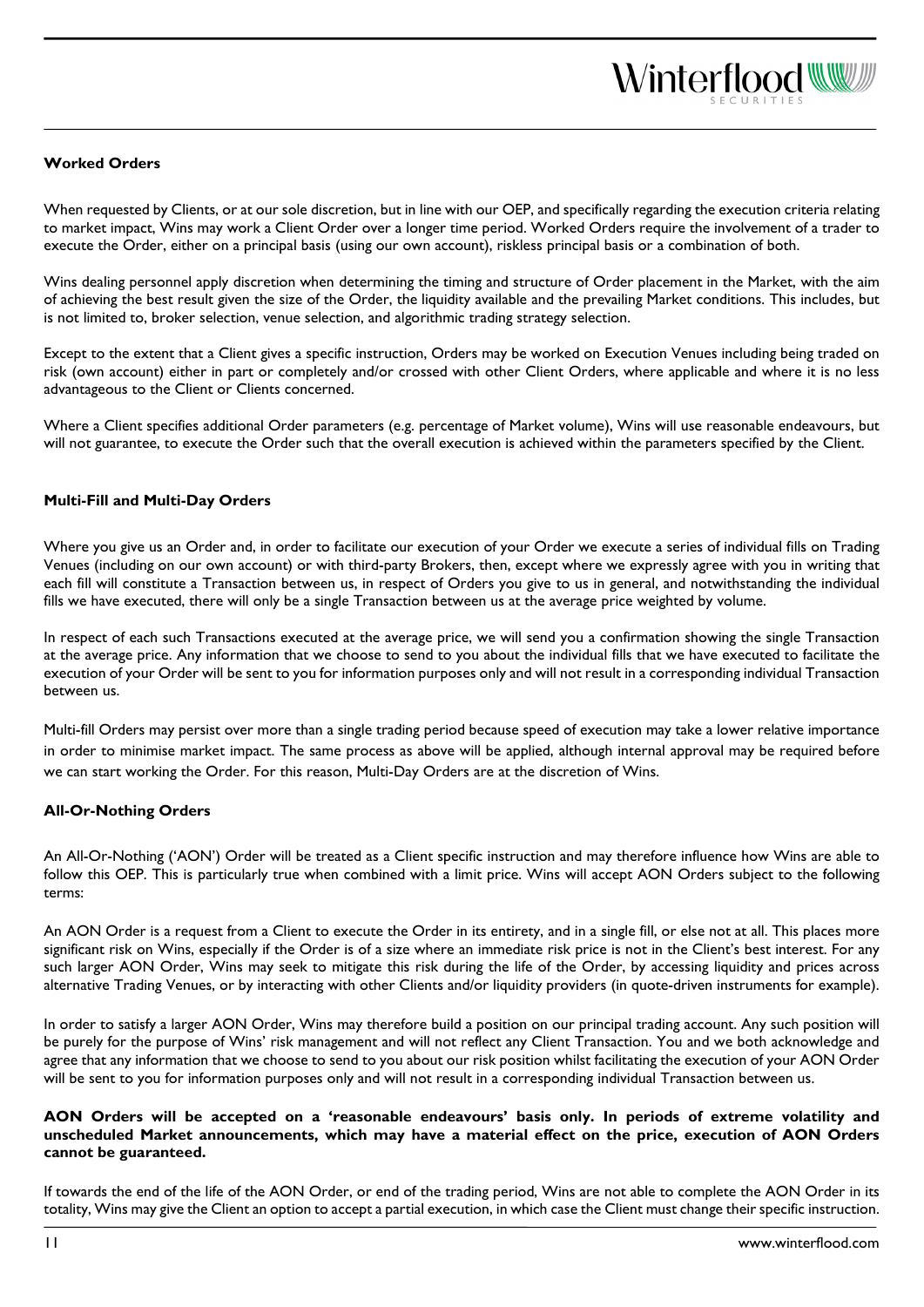If a Client wishes to cancel or amend an AON Order whilst it remains unexecuted, they must notify Wins as soon as reasonably practicable, in order to allow Wins to complete the Order in its entirety or unwind any associated risk position. This may include the Client changing their specific instruction and accepting a partial execution of the original Order.

When in a position to satisfy the AON Order, which may have remained open for more than a single trading day, Wins will reflect a single risk price to the Client which may or may not reflect an underlying Market benchmark reference price at the time, including volume executed during the closing auction period.

#### <span id="page-11-0"></span>**Prime Broker Instructions**

Where you make a request for an indicative price from Wins in relation to Financial Instruments for your use in separately negotiating a derivatives contract (a 'Prime Broker' Instruction), Wins will be entitled to assume that you are placing a specific instruction requesting Wins to purchase or sell such Financial Instruments from a specified Prime Broker.

Wins will act on any such Prime Broker Instruction with the intent and effect that you are merely identifying the Prime Broker as a person interested in buying or selling the Financial Instruments on the date of your Prime Broker Instruction. Any Transaction(s) effected by Wins on your request in this regard, will be entirely for Wins' own account. Accordingly, in relation to such Prime Broker Instructions, no contract note will be submitted to you, although we may inform you of an offer made to, or Transaction executed with, the Prime Broker.

Whilst such a Transaction may be affected with a Prime Broker who we have classified as ECP, and hence where the terms of this OEP would not normally be applicable, if the Transaction is a result of a request for an indicative price from another Client of Wins who would be classified as PC, then the terms of this OEP will apply.

#### <span id="page-11-1"></span>**Order Handling**

Comparable Client Orders must be executed sequentially and promptly. For the avoidance of doubt, Orders placed via different channels, will not constitute comparable Orders, and hence may not be executed sequentially. For example, a low-touch electronic Order, and a high-touch phone Order in the same Financial Instrument.

Where Clients initially place an Order via a phone call, and then subsequently submit the exact same Order via electronic means in order to establish an electronic audit trail of the Order, we will deem the Instruction to have been placed on the initial phone call for the purposes of any reporting obligations, and also in terms of how we subsequently demonstrate our adherence to this OEP.

#### <span id="page-11-2"></span>**Aggregation of Orders**

In exceptional circumstances, it may be necessary to combine your Order with our own Orders, Orders of Affiliates and persons connected with us and Orders of other Clients. By combining your Orders with those of other Clients in this way we must reasonably believe that this is unlikely to disadvantage any Client and sufficient prior disclosure is therefore made in this OEP that the effect of aggregation may work on occasions to a Client's advantage or disadvantage.

Clients may request that Wins aggregate any comparable Orders from the same Client together (child orders), and treat them as a single Order (parent order). For the purposes of Best Execution, and due to the nature of the specific instruction, our OEP will only apply to the parent order, and not each of the underlying child orders.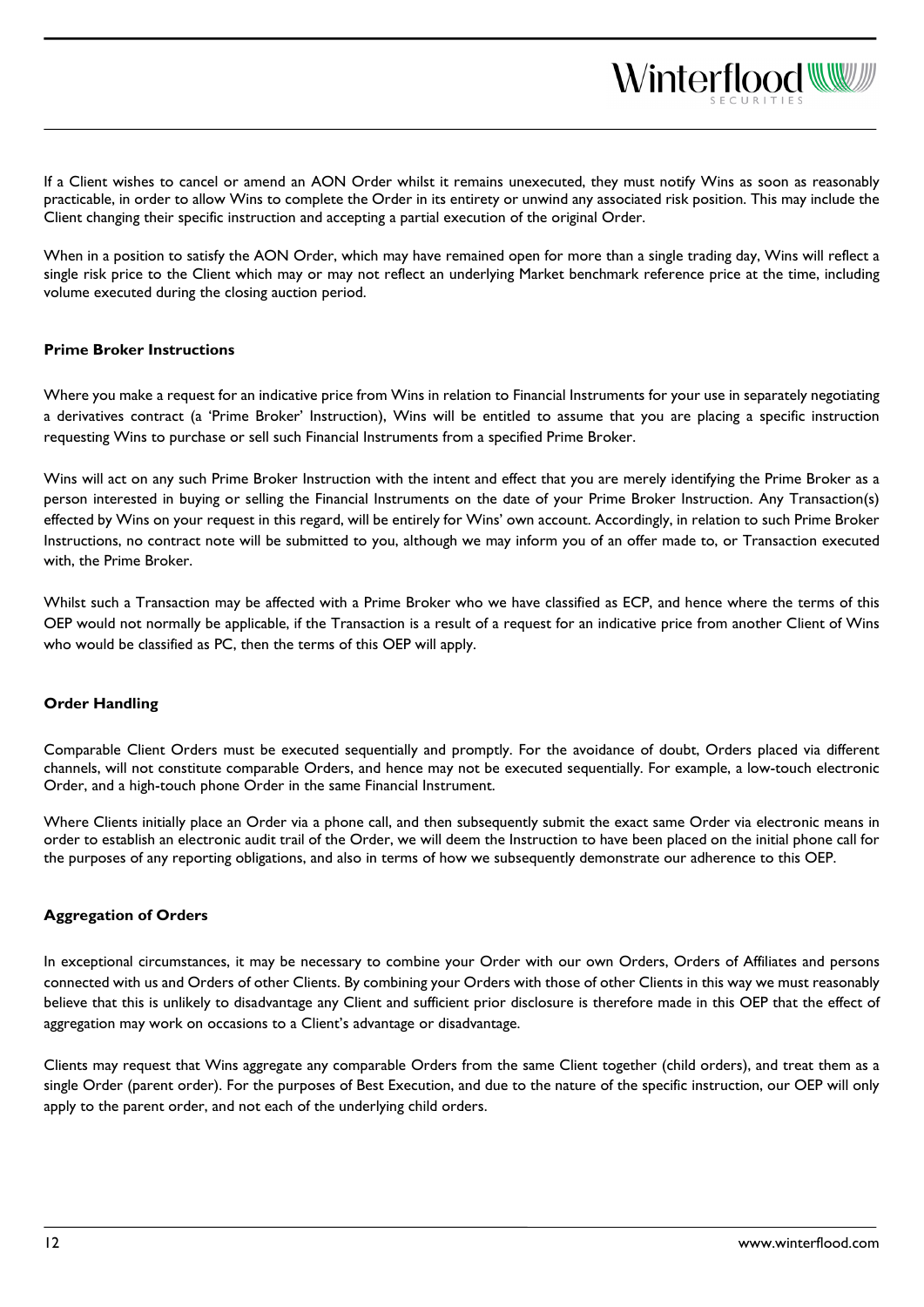#### <span id="page-12-0"></span>**Allocation of Orders**

Where we aggregate your Order with that of another Client, or our own Order, we will, in the first instance, attempt to complete the entire Order to ensure full allocation to all parties. Where we are unable to do so (e.g. where an Order is due to expire before the aggregated Order is completed) we will allocate the completed portion of the Order on a pro rata basis, as determined by the size of constituent Orders. Any balance will then continue to be executed based on the remaining aggregated Orders.

Where we have aggregated our own Order with yours we will, in most instances, allocate to Client Orders in preference to our own. The sole exception to this is where we can demonstrate that the terms achieved in the execution of the aggregated Order are more advantageous due to the presence our Order (e.g. where our combined Orders facilitate a cross trade at a more advantageous price or where our combined Orders facilitate access to venues with minimum Order sizes).

#### <span id="page-12-1"></span>**Electronic Smart Order Routing (ESOR)**

ESOR Orders are routed via a Smart Order Router (SOR) to multiple Execution Venues, including our own principal account. The SOR aims to seek liquidity efficiently, and achieve Best Execution, by taking into consideration various factors including price, size, latency, likelihood of execution and costs.

Clients can choose to influence execution (e.g. by adapting the standard SOR strategy), in which case, this will be treated as a specific instruction. Different Client outcomes might stem from the way in which the SOR is calibrated for different Clients with different requirements.

All ESOR Orders will be intermediated by Wins and will pass through our SOR and risk controls. Accordingly, we do not offer Direct Electronic Access (Direct Market Access or Sponsored Access) as defined by MiFID.

#### <span id="page-12-2"></span>**Request-For-Quote (RFQ)**

For the sake of clarity, in our opinion there are multiple channels for submitting an RFQ, and whilst there may be similarities, they can be used in significantly different ways.

- 1. Low touch electronic RFQ typically for smaller retail sized orders where prices may be held for 15 seconds
- 2. Phone based RFQ high touch enquiry for price and size, typically when Client is 'shopping around'
- 3. Bloomberg 'RFQE' hybrid electronic lower touch, when dealing in blocks of ETFs via Bloomberg MTF

Where we receive a Request-For-Quote (RFQ) from a Client, we will be responding in a principal capacity acting as the Client's potential counterparty rather than on the Clients behalf.

Despite the obligations set out in the fourfold test above (see Legitimate Reliance), whereby the Client is not deemed to place legitimate reliance on Wins when requesting a price (RFQ) and is in fact 'shopping around' for competing prices, Wins will not carve out RFQs from this OEP. For the sake of clarity, this does not include requests coming from ECPs.

Whilst we may not have the same level of information as our Clients in these instances, Wins will take all sufficient steps to ensure we reflect indicative prices which we feel will satisfy our Best Execution obligations and give Client the best possible outcome.

#### <span id="page-12-3"></span>**Trade Reporting**

The 'trading obligation' outlined in Article 23 of MiFIR, mandates that investment firms ensure that any Transactions in shares admitted to trading on a Trading Venue, take place on a Regulated Market, MTF, SI or other equivalent third-country Trading Venue.

**Wins are not an SI, and we do not trade OTC in any shares admitted to trading on a Trading Venue.**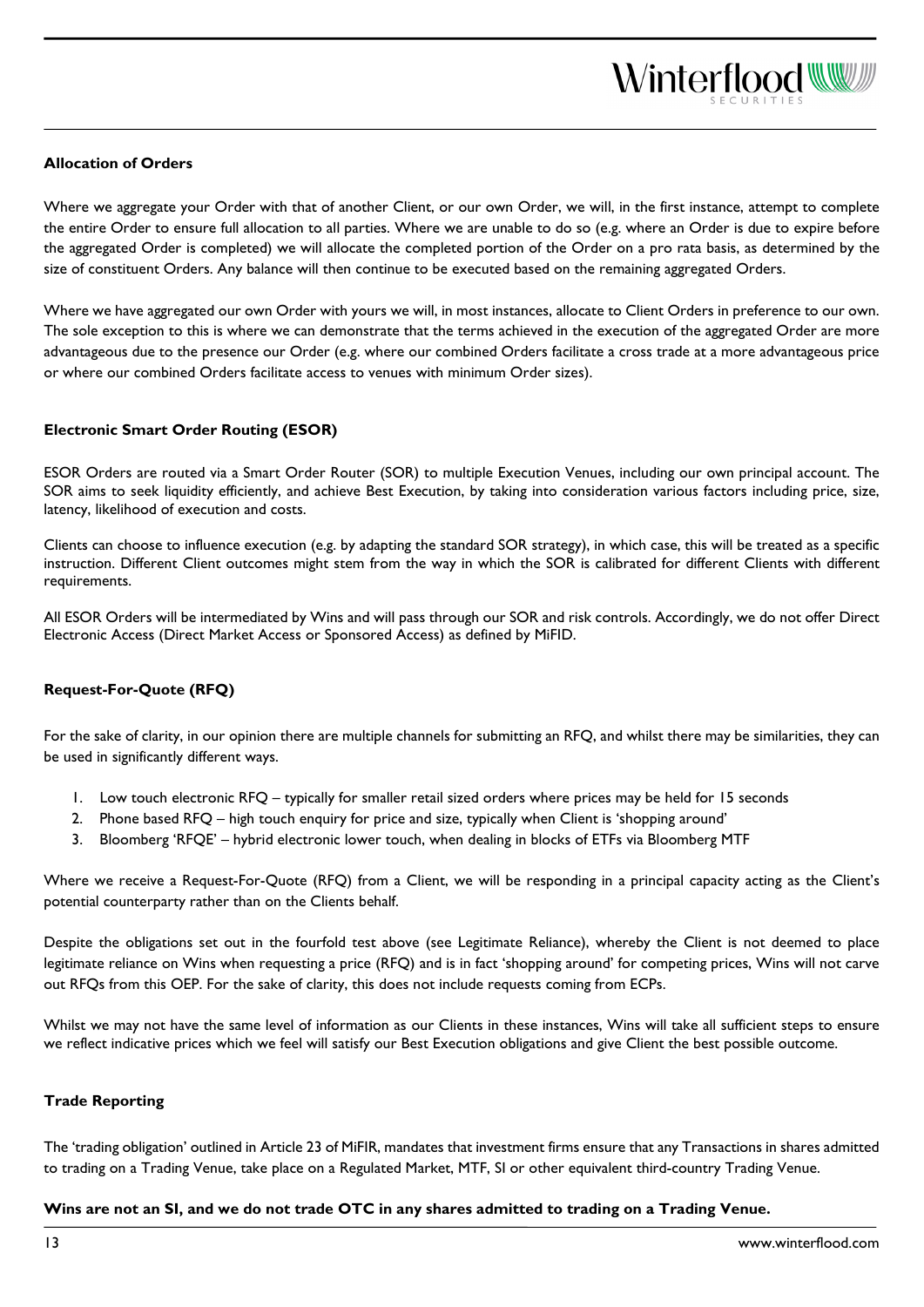When Wins is the Execution Venue, having executed a Transaction acting in a principal capacity, where there may be an obligation for Wins to trade report, Wins will use the following Execution Venues for the following types of Financial Instrument. These Execution Venues have been selected on the basis that they provide the maximum pre-and post-trade transparency for our Clients:

| <b>Instrument Type</b>                                             | <b>Trade Reporting Venue</b>                      |
|--------------------------------------------------------------------|---------------------------------------------------|
| UK Main Market Listed Financial Instruments                        | London Stock Exchange (LSE) Main Market and Aquis |
|                                                                    | Stock Exchange (previously NEX)                   |
| UK AIM Listed Financial Instruments                                | LSE Alternative Investment Market (AIM) MTF and   |
|                                                                    | Aquis Stock Exchange                              |
| Other Financial Instruments admitted to trading on a Trading Venue | London Stock Exchange                             |
| Financial Instruments NOT admitted to trading on a Trading Venue   | OTC (XOFF)                                        |
| Other North American Financial Instruments                         | OTC (XOFF)                                        |
| <b>Other Fixed Income Instruments</b>                              | OTC (XOFF)                                        |

Where applicable, and typically for all Transactions where Wins are the Execution Venue, Wins will submit a trade report to the relevant trade reporting Execution Venue in respect of any Transaction.

As per FCA rules, under MAR 7.2 regarding post-trade transparency, WINS shall ensure that all completed Transactions are made public (Trade Reported) as close to real-time as possible, unless a market deferral is applicable (e.g. for much larger Transactions which meet the requirements laid out in FCA rules MAR 7 Annex 1).

#### <span id="page-13-0"></span>**Trading OTC**

Where an instrument is a MiFID II security, and admitted to trading on an EEA Regulated Market, we will report to a Trade Reporting Venue as per the table above, so long as it is available.

If the instrument is not currently supported by a Trade Reporting Venue, then WINS will still submit a report to TradEcho as an OTC transaction with a MIC of XOFF. TradEcho is an Approved Publication Arrangement (APA) hosted and operated by the London Stock Exchange. WINS will then liaise with the Regulated Markets to ensure their instrument lists are updated accordingly.

If the instrument is not a MiFID II security, and is not admitted to trading on an EEA Regulated Market, then Wins will not have a Trade Reporting obligation, and hence no submission will be made.

We will only trade OTC where we feel this is in your best interests, where this reflects the best terms of trade or greatest liquidity or where OTC execution is central to the operation of the market in question (for example, when executing Transactions in a company which may have been suspended from trading on the main market).

When trading OTC it is likely that the trade will not be subject to central clearing. It may also be the case that the trade is not subject to the rules of a trading venue and hence may not be covered by their default rules and arrangements. These circumstances present an increased risk in terms of likelihood of settlement.

Winterflood has an efficient and experienced settlement team in place to mitigate these risks as far as possible. If you require further details of the risks presented in specific trading scenarios, please don't hesitate to contact us at [uksettlements@winterflood.com](mailto:uksettlements@winterflood.com)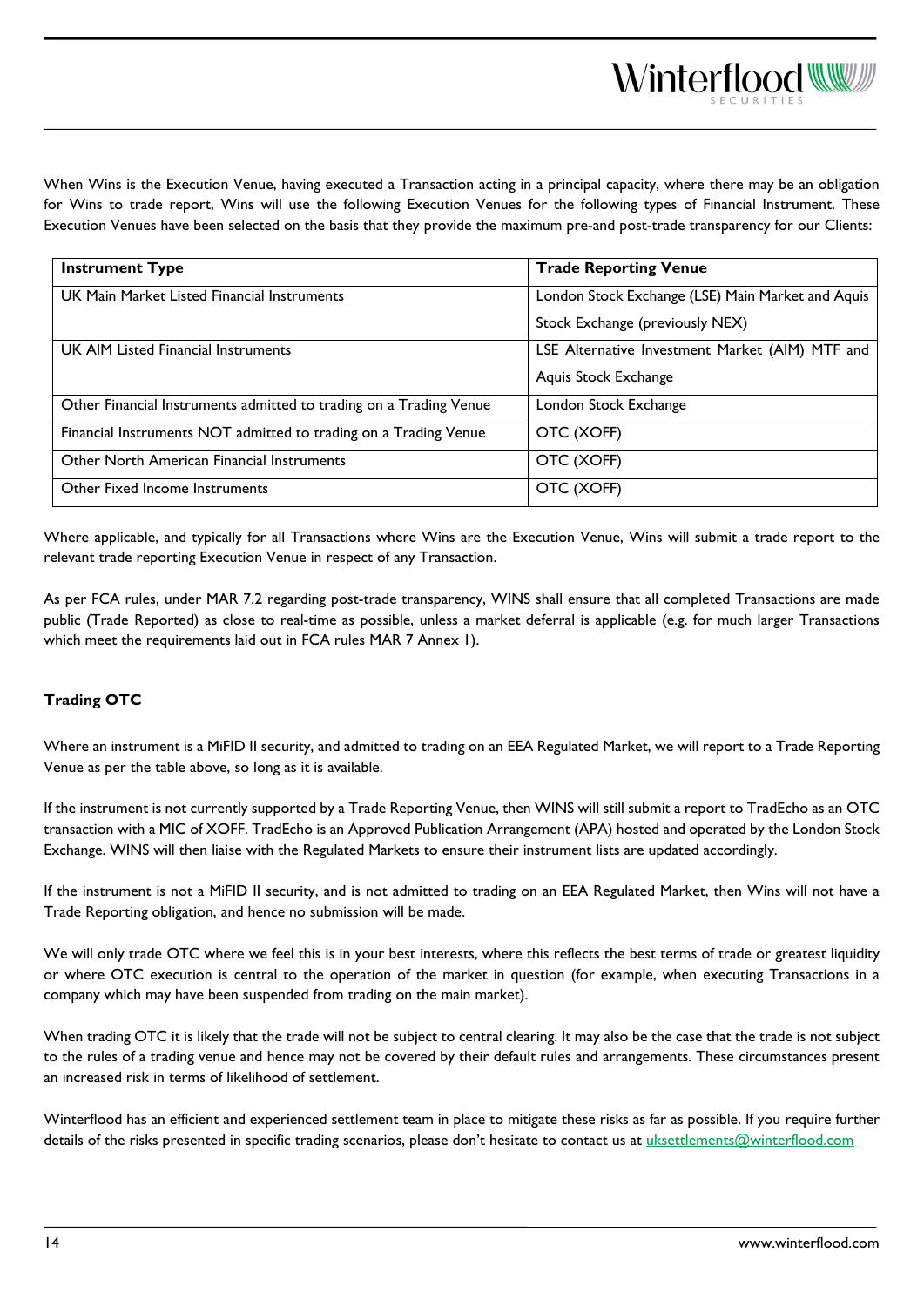#### <span id="page-14-0"></span>**Indications of Interest (IOIs) and Trade Advertising**

In order to participate and assist in improving the liquidity discovery process, particularly around block trading, Wins may publish Indications of Interest (IOIs) and advertise executed volume (Trade Ads). Wins follow the AFME (Association for Financial Markets in Europe) framework for IOIs and Bloomberg Guidelines for Trade Ads. All notifications are submitted via the Bloomberg network.

An IOI is a market expression displaying a non-binding interest in a security. IOIs are used by both the buy-side and sell-side, predominately to source block liquidity. Their use has increased as markets have become more fragmented, with Periodic Auction and Dark Pool venues using IOIs to alert participants to potential trading opportunities.

Trade Ads are a Bloomberg service utilised by numerous types of sell-side institutions to evaluate market share performance in an individual security or a group of securities. The overriding purpose of advertising volumes however, is because buy-side traders and portfolio managers will use the intraday trading volume, together with IOIs, to help determine which broker, or Execution Venue, may be best suited to execute their order flow, with the least potential for market impact.

Wins is committed to operating in the best interests of its Clients and managing conflicts of interest fairly. Where Wins has a material interest or a conflict of interest, it may not knowingly deal or advise unless it has taken steps to manage the conflict and to ensure fair treatment for its Clients. This includes the use of pre-trade order information garnered from IOIs.

Additionally, Wins has systems and controls in place to ensure adherence to FCA regulations, including the Market Abuse Regulation (MAR), relating to the misuse of pre-trade Client information, such as IOIs, and making misleading statements or impressions to the market, through either the use of IOIs or Trade Ads.

#### <span id="page-14-1"></span>**Governance, Monitoring and Review**

We have an obligation to constantly review the effectiveness of our execution arrangements. We will review this OEP at least annually and whenever a material change occurs which may affect our ability to achieve the best possible result for our Clients.

We will notify Clients of any material changes to our OEP by posting updated versions of this document on our website at the following address: [https://www.winterflood.com/documents.](https://www.winterflood.com/documents) This may include, but is not limited to, updates to our list of Execution Venues shown in Annex 1.

To ensure we are able to undertake a comprehensive review of our execution arrangements, we have established an Execution Quality Committee (EQC). The EQC was formed to review and challenge our execution quality, scrutinise the procedures we have in place, and make any recommendations to improve our order handing policies.

We review our performance daily, using automated reports supplied by an independent third-party which helps us to monitor and assess our execution quality. The EQC meets monthly, and we undertake a full review of this OEP at least annually. This will include, but is not limited to, our benchmarking, our tolerances, our Broker selection and our list of accessible Execution Venues.

Exceptions are investigated by the EQC, and any systematic recommendations may subsequently be made which will then be incorporated into a revised and enhanced OEP. Furthermore, Compliance will also monitor our adherence to this OEP by undertaking ad hoc and independent sampling.

We take our Best Execution obligations very seriously, and hence there is not only board representation on the EQC, but also senior representation from all the different trading sectors, as well as senior representation from Compliance. There is responsibility and awareness across  $1^{st}$ ,  $2^{nd}$  and  $3^{rd}$  lines within the business.

#### <span id="page-14-2"></span>**Costs and Charges**

When executing an Order on behalf of a Client, Wins may charge an additional spread (mark-up / mark-down) or commission which will be set to reflect the costs and risks to Wins of providing such execution services as defined herein. Any such fees will be disclosed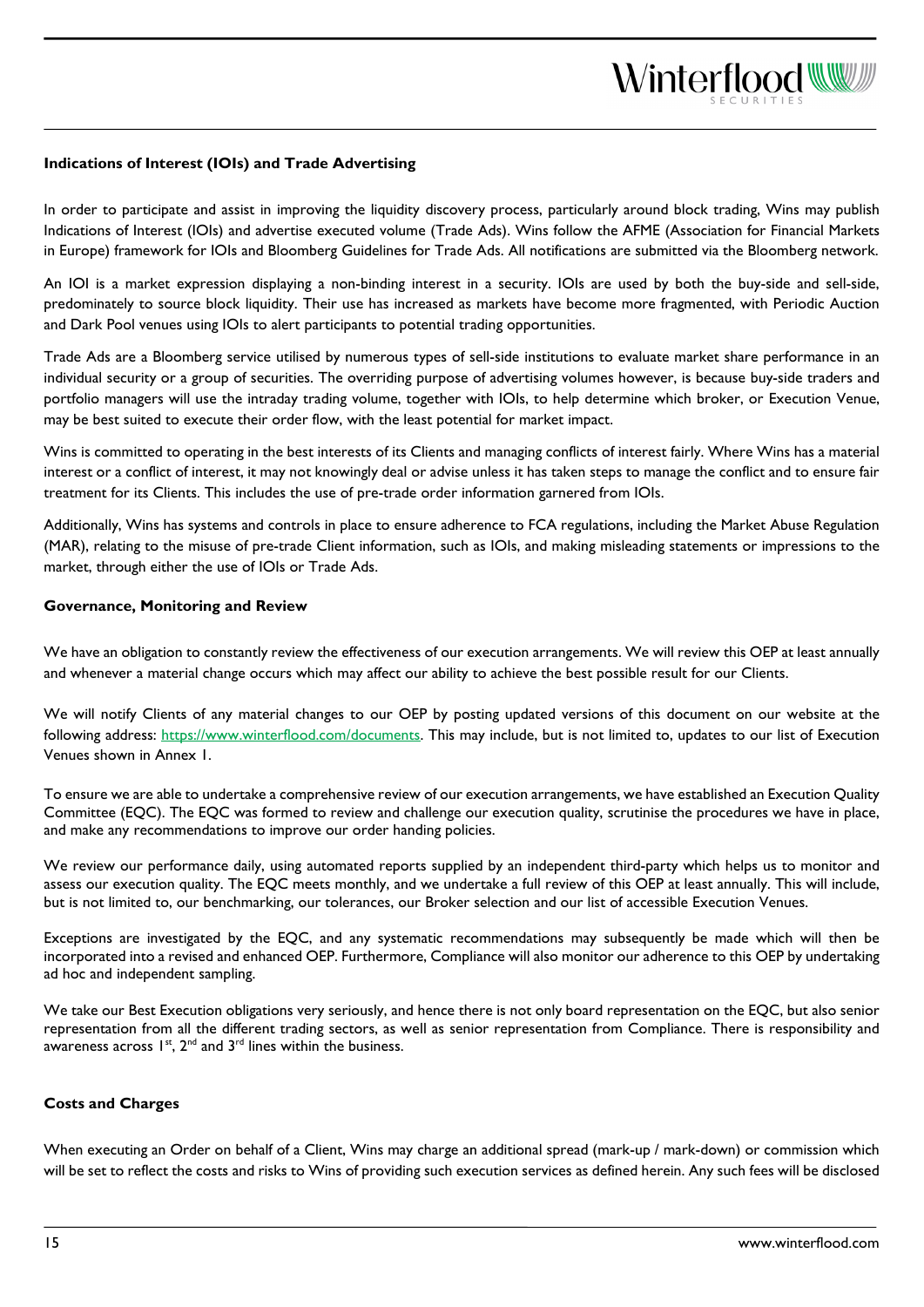

to Clients before any Order placement, either by prior general disclosure, or as negotiated between Wins and the Client on a per

Any commissions or fees which you pay to us are excluded for the purposes of assessing whether or not we have achieved Best Execution on your behalf. **Wins do not receive, nor do we support, any Payment For Order Flow (PFOF) or inducements** 

Order basis. Details of costs and charges are available on request.

**from any Clients, third-party Brokers or Execution Venues**.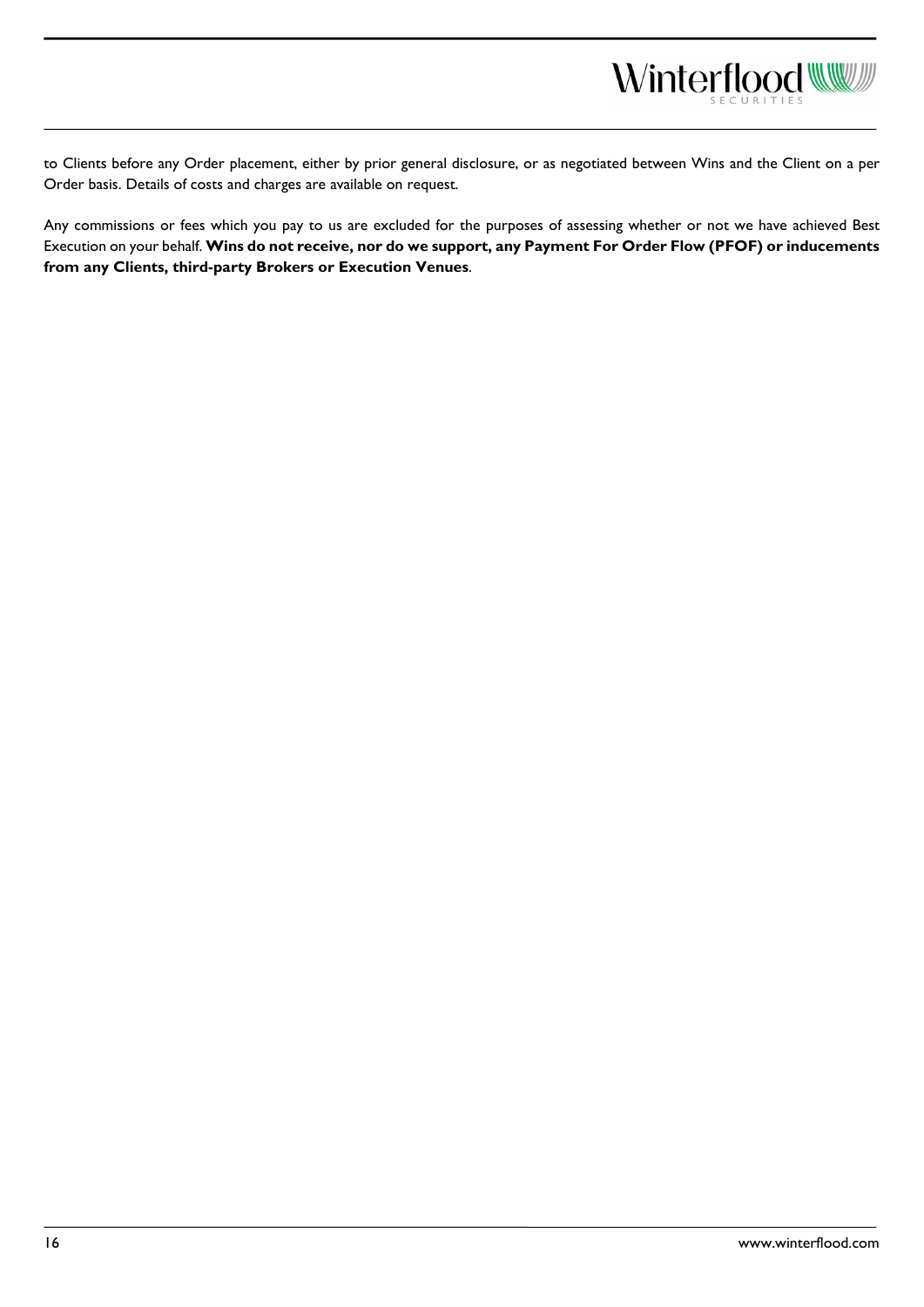

#### <span id="page-16-0"></span>**ANNEX 1 – EXECUTION VENUES**

#### **List of current Execution Venues, other markets, and third-party Brokers**

#### **EQUITES & ETFs**

#### **Direct Member Markets**

AIM (Alternative Investment Market) Aquis Stock Exchange Bloomberg MTF (UK) CBOE (UK) London Stock Exchange Turquoise (UK) Winterflood Own Account

#### **Other Non-Member Markets**

Austria - Wiener Börse AG Belgium - Euronext Brussels Canada – Various Venues Denmark - Nasdaq Copenhagen Equiduct – Pan-European Finland - Nasdaq Helsinki France - Euronext Paris Germany - Deutsche Börse (Xetra) Ireland - Euronext Dublin Italy - Borsa Italiana S.p.A

#### Netherlands - Euronext Amsterdam Norway - Euronext Oslo Poland - Warsaw Stock Exchange Portugal - Euronext Lisbon Systematic Internalisers – Various South Africa - JSE Limited Spain - Bolsas y Mercados Españoles Sweden - Nasdaq Stockholm Switzerland - SIX Swiss Exchange USA – Various Venues

#### **Third-Party Brokers\***

Barclays Capital CIBC Citadel Credit Suisse Goldman Sachs (incl. SigmaX MTF) Instinet Europe (incl. BlockMatch MTF) JP Morgan Liquidnet Morgan Stanley UBS (incl. UBS MTF) Velocity Virtu Financial

\*Please note this list is not exhaustive

#### **FIXED INCOME**

#### **Direct Markets**

Bloomberg MTF (UK) Bloomberg Tradebook (Singapore) London Stock Exchange TradeWeb Winterflood Own Account

\*Please note this list is not exhaustive \*\*Brokers are acting as either MTF or OTF

#### **Third-Party Brokers\*\***

<span id="page-16-1"></span>Banca IMI **BGC** Dowgate ICAP